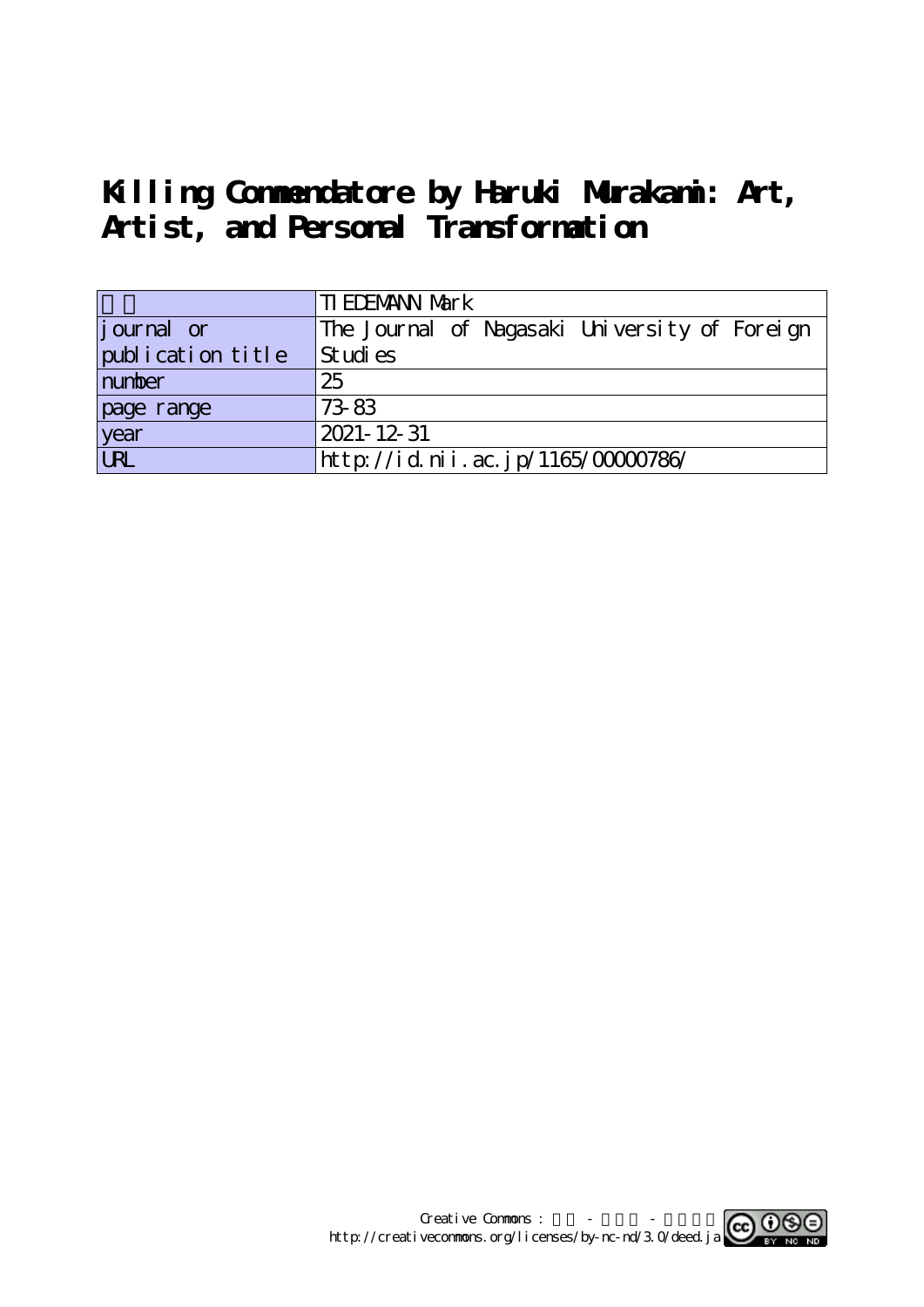*The Journal of Nagasaki University of Foreign Studies No.25 2021*

# Killing Commendatore by Haruki Murakami: Art, Artist, and Personal Transformation

Mark TIEDEMANN

**『騎士団長殺し』村上 春樹:芸術、芸術家、そして個人の変革**

ティーダマン マーク

長崎外大論叢

第25号 (別冊)

2021年12月 長崎外国語大学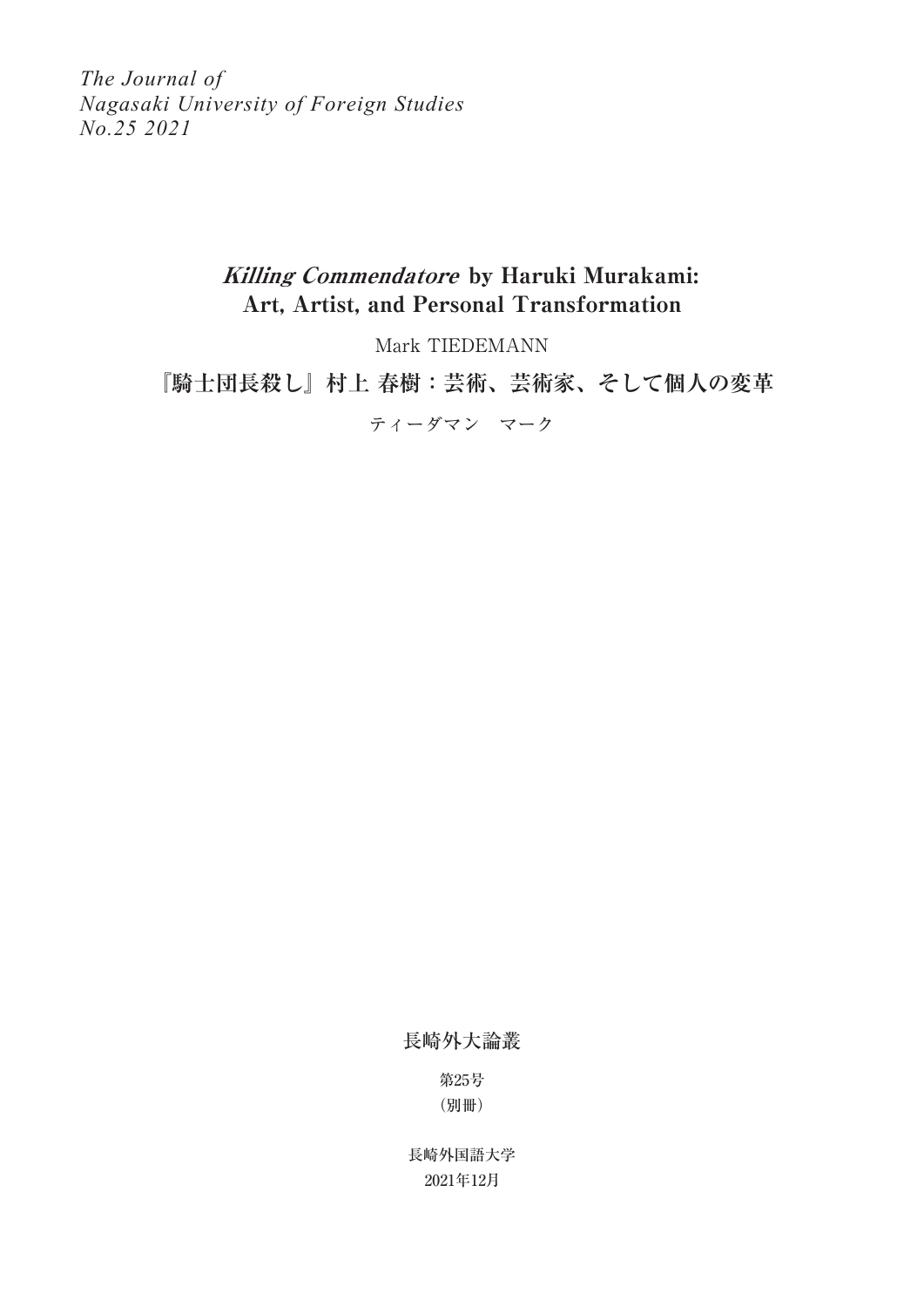# Killing Commendatore by Haruki Murakami: Art, Artist, and Personal Transformation

Mark TIEDEMANN

**『騎士団長殺し』村上 春樹:芸術、芸術家、そして個人の変革** ティーダマン マーク

## 概要(Abstract / Short Outline)

Murakami's aesthetic ideas are gathered, organized and discussed. Doing so allows us to recognize that in this novel Murakami was mostly interested in presenting ideas about artistic creation, and the effects of artistic expression on the paintings, the artist and the observer.

村上の美的アイデアが集められ、整理され、議論されていますそうすることでこの小説では村上が芸術的創 造についてのアイデアを提示することに主に興味を持っていたこと、そして芸術的表現が絵画、芸術家、観 察者に与える影響を認識することができます。

#### Keywords

Murakami, Commendatore, art, artist, aesthetics

The title of Haruki Murakami's 2017 novel Killing Commendatore is also the name of the painting that is anchored at the center of the story. Having the title of the book, a work of art, also the title of a painting, a work of art, indicates that ideas of art are at the center of the story. It also suggests that Murakami's ideas about the aesthetics of visual art may also apply to literary aesthetics. Killing Commendatore is a story of estrangement and reconciliation, regression and development, futility and hope, darkness and light, and the past and the present. However, it is fundamentally a story of art: its creation and its meaning for the artist and for those who encounter it.

Killing Commendatore is at once sprawling, at nearly 700 pages, but also focused in terms of characters, location, and timeframe. Peppered through the pages are dozens of references to art and the artistic process. It is probable that this dispersion of the discussion of art was deliberate on Murakami's part, in order to imbue these ideas into the minds of the readers. This way of presenting his ideas, however, makes it difficult to come away with a clear understanding of Murakami's ideas about aesthetics as the reader encounters them in a piecemeal fashion. This paper intends to do some of the footwork, so-to-speak, of searching through the text to gather most of the references to the artistic process and organize them in a way that can be a guide to help a reader see a clearer continuity to the ideas Murakami is presenting.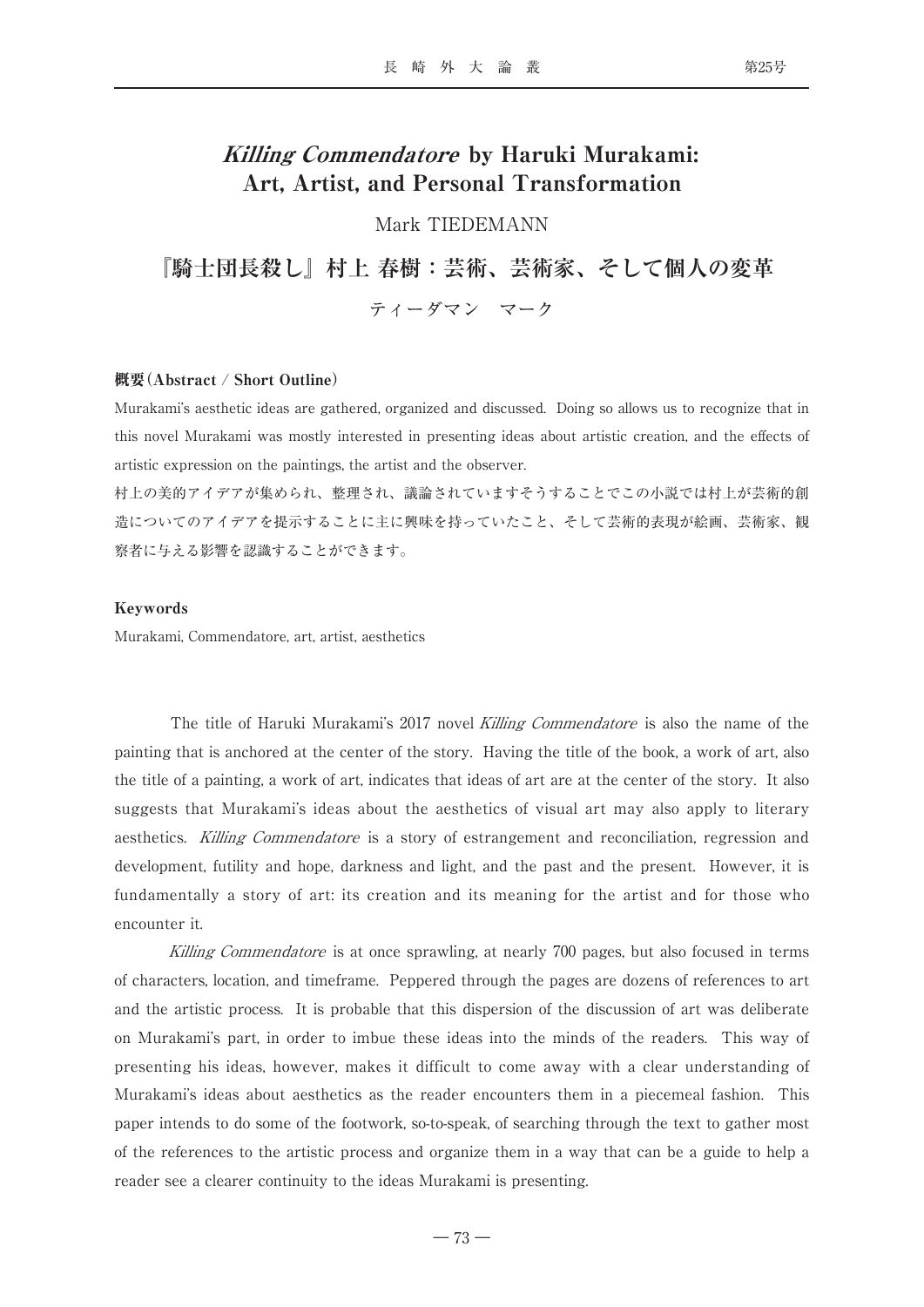The core of the story in Killing Commendatore takes place in six of the nine months the unnamed narrator spends in an isolated house in the mountains near Odawara City southwest of Tokyo. He comes to live there because his wife of six years, Yuzu, suddenly and unexpectedly told him she wanted to end their relationship, sending the narrator into an ordeal of loneliness. At first, the narrator wanders aimlessly on a road trip through northern Japan before settling in the house abandoned by his friend Masahiko's father, the famous painter Tomohiko Amada. Because he is a painter himself, the narrator finds the house with its studio and quiet surroundings a suitable environs to stabilize his life and begin to paint anew. However, his quiet life is disturbed by his discovery of one of Tomohiko's paintings hidden in the attic: *Killing Commendatore*. One thing leads to another culminating in a truly frightening physical and psychological ordeal that takes place in a mystical world, an ordeal within an ordeal. In the end the narrator finds himself back with his wife: "things happened and we ended up making a go of marriage one more time" (7).

One of the things that happened was that the narrator was befriended by an older bachelor, Wataru Menshiki, from across the valley. The parallels to *The Great Gatsby* are quite obvious and are usually pointed out by reviewers of the story. (Brooks) (Houle) (Burkeman) Murakami has translated *The Great Gatsby* into Japanese and he has also admitted in interviews that the character of Menshiki is an homage to Gatsby. (Role) Menshiki is rich, handsome, mysterious and living in a huge house overlooking the narrator's house and which is also within sight of the home of the girl he is interested in. In addition, Menshiki, like Gatsby, asks his younger companion to arrange a meeting with the girl of his interest. However, this is where the parallels end. The character of Menshiki is merely an archetypical role character. "Their personalities and characters differ. I only burrowed a setting from Gatsby," Murakami admitted. (Role) Rather than a former girlfriend as with Gatsby, the girl Menshiki is obsessed with, Mariye, is someone he suspects is his biological daughter. More importantly, unlike Gatsby, who desires to own Daisy outright, Menshiki is content to never clarify his understanding of his relationship with Mariye. "Even if I knew for sure she was my child, that wouldn't make me happy," Menshiki admits. "The sense of loss would be all the more painful. And if I knew she wasn't my child, that would, in a different sense, also deepen the sense of loss. . . . Either way there's no happy result." Very much in contrast to Gatsby's insistence on establishing with certainty Daisy's absolute affection by having her proclaim that she never loved her husband, Menshiki actually seeks uncertainty. "Instead of a stable truth, I choose unstable possibilities. I choose to surrender myself to that instability." (280) Therefore, in Menshiki Murakami rewrites the tragic flaw of the Gatsby character into a comic situation revolving around relationships.

At its core the novel is concerned with artistic themes. In the story the narrator discovers the hidden painting of Tomohiko Amada Killing Commendatore and he himself creates four paintings of his own. However, when he first arrives in Odawara the narrator does not even feel the urge to paint. His career as a portrait painter, along with the rest of his life, had been shattered by the unwilling separation from his wife. To begin with, we learn the methodology the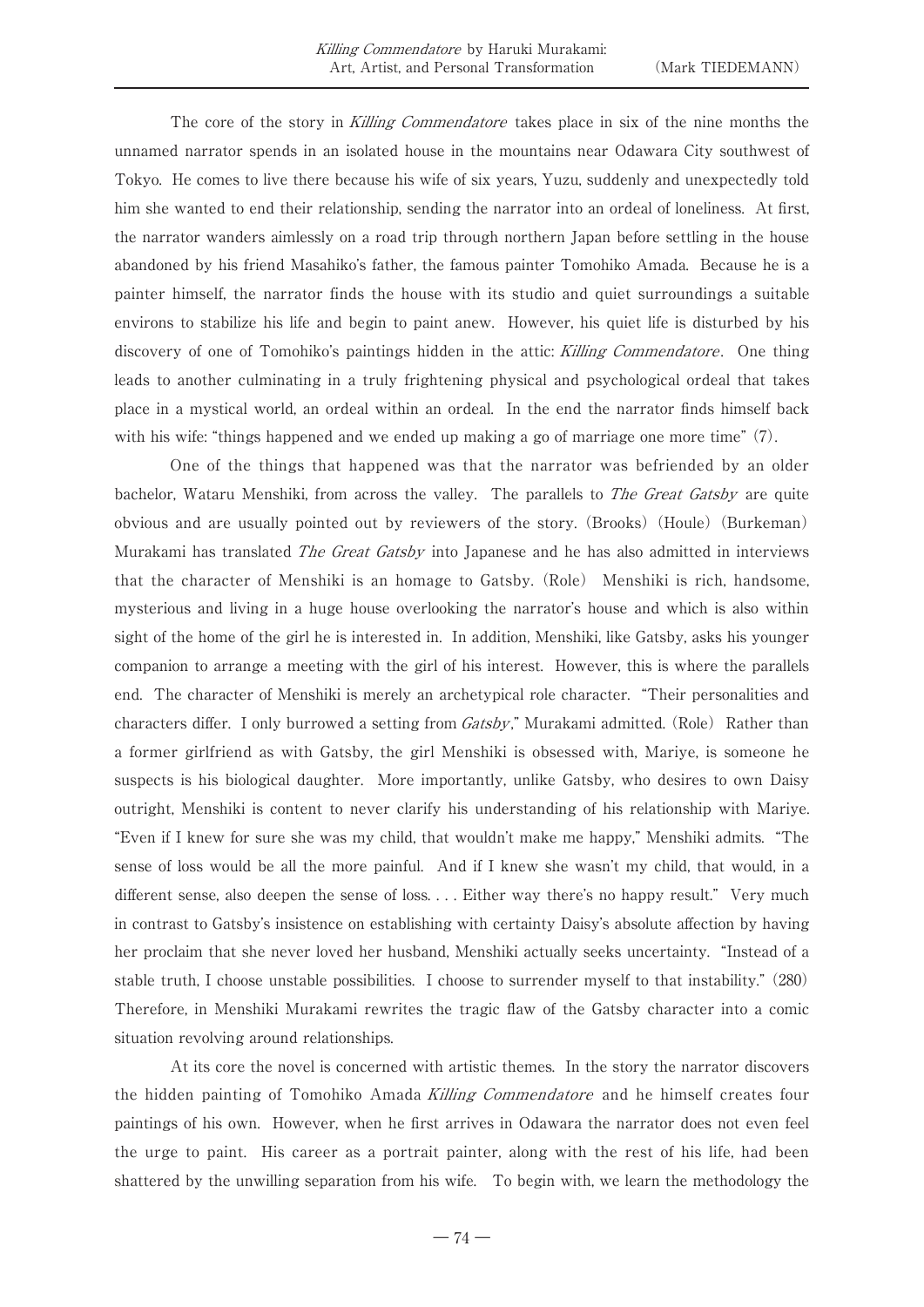narrator had developed and used in making portraits. He describes it as a kind of exchange. He first meets with the subjects and talks with them. Next he does some sketches. Then he uses the sketches and his memory and intuition to "grasp what lay at the core of his being" to paint the portraits. (111)

This had been his style of painting, but when he approaches the creation of the portrait of Menshiki things begin to change. First, Menshiki had requested that the narrator "use the client as a live model, and paint when you're actually together." (74) and this is not the way the artist was accustomed to working. In addition, Menshiki asks him to "paint me freely, and not worry about the usual conventions involved in doing a portrait. . . . But if you do decide to try a different approach, I'd welcome that." (87) The narrator had admitted that the type of portraits that he had been making were nothing special, "They were, ultimately, the kind of portraits you could find anywhere. No way could you ever call them 'works of art'." (77) The narrator realizes that this is going to be a different portrait. From the second session the narrator begins to understand that his creative process "had switched over to something close to autopilot. It's important to bypass your conscious mind and get your eye and hand movements in sync. . . . This demanded a very different type of process from me compared with the numerous portraits I'd done up till then." In the rough, incomplete outline of Menshiki he "was able to capture an image that seemed to breathe a sense of vitality, . . . and capture the sort of internal movement that gave birth to who this person was." (133)

The turning point comes with the unearthing of the pit in the forest behind his house. After that his painting became more spontaneous. He was able to add colors to the painting and feel a "set flow, and all I could do was go with it." . . . and "follow ideas that spring up naturally inside me, with no plan or goal." (178) "Not thinking was the priority. I tried to turn my mind off." (179) His painting also became more self-centered. "Menshiki was nothing more than a starting point. What I was doing was painting for me, for my sake alone." (179) This leads to his being able to harness a talent or power that had been hidden in him to that point, yet this confounds him. "I had painted it, that much I knew, but the end product out-stripped the bounds of any logic or understanding I possessed." (192)

This method of spontaneous creation continues as he creates the three other paintings. He starts the sketch as the basis for the painting of *The Man with the White Subaru Forester* "With no plan, without thinking" and "believing in myself" let "the lines and spaces speak" and "encourage them all" "And more than anything, not get in their way." (222)

#### **Deeper Levels**

With visual arts Murakami is clearly more concerned with the deeper levels of artistic expression than the simple representation of outward appearances, something a photograph, for example, would capture. First, there is the uniqueness of the face.

As you might imagine, painting a portrait requires the ability to accurately grasp the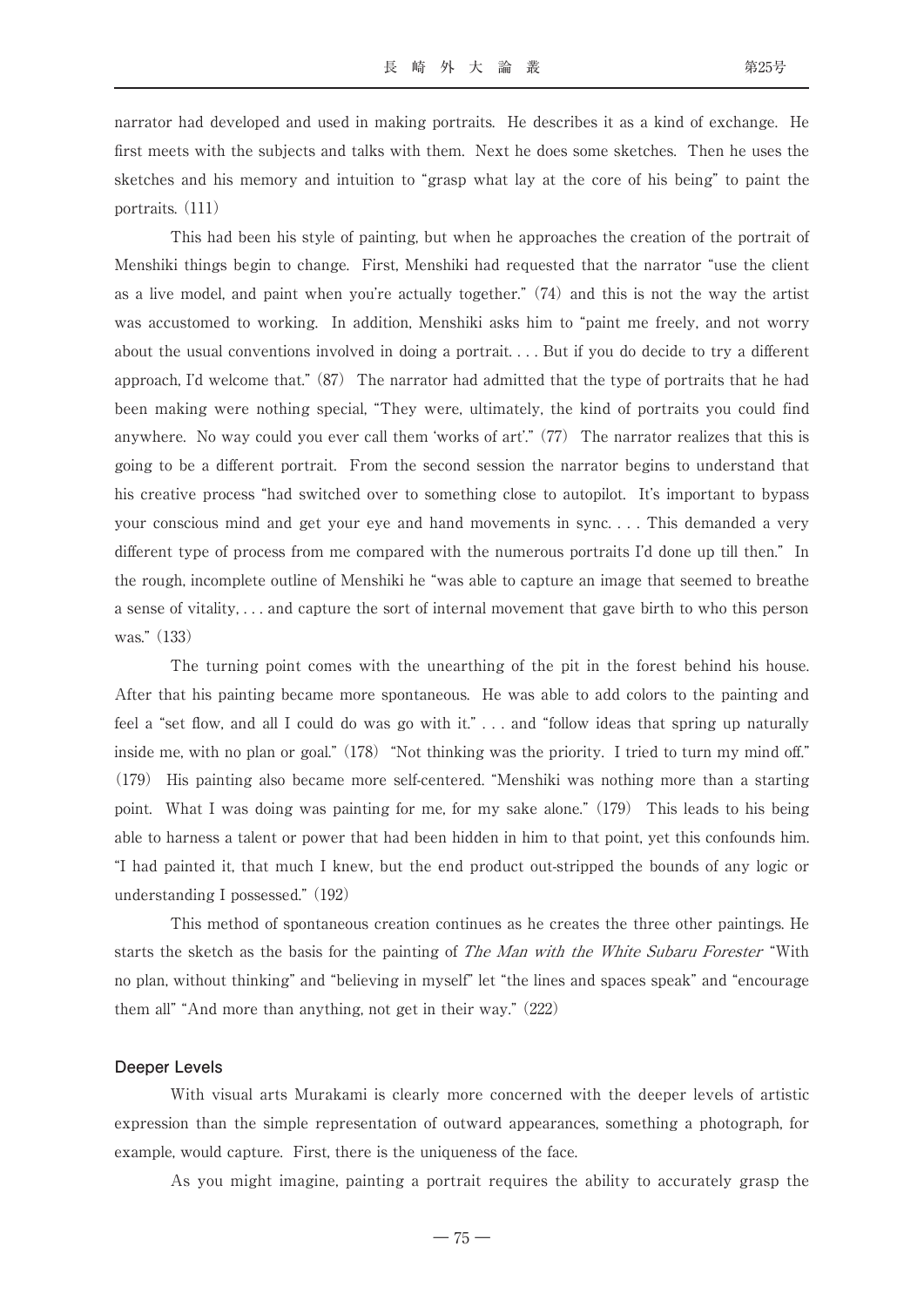special features of a person's face. But that's not all, If it were, you'd end up with a caricature. To paint a vibrant portrait you need the skill to discover what lies at the core of the person's face. (79)

The narrator achieves this partly by talking to the subjects and getting to know them, but also by utilizing his instincts.

When I observe the face of a person I've just met for the first time, from habit I sense all sorts of things. In most cases there's no tangible basis for how I feel. It's nothing more than intuition. But that's what helps me as a portrait artist—that simple intuition." (83)

However, the narrator as an artist goes deeper than trying to capture the uniqueness of an appearance. "It wasn't enough to just look at the person I happened to be painting. . . . To turn out a true portrait, I had to discover the story that must be painted." (343) His artwork attempts to discover and portray the essence of the subject's person. Menshiki says that when he sought out and viewed previous portraits that the narrator had done, he had been impressed on a deeper level. "There's something about your paintings that strikes the viewer's heart from an unexpected angle. At first they seem like ordinary portraits, but if you look carefully you see something hidden inside them. . . . Maybe the real personality?" (84) The narrator tells Mariye "Drawing someone means understanding and interpreting another person. Not with words, but with lines, shapes, and colors." (322) When painting the portrait of Mariye, he admits that "What I was attempting in all my painting . . . was to try to capture those things which lay outside my field of vision and communicate their message in a different form." (481)

# **Artist Reflected in Paintings**

While attempting to portray these hidden but essential aspects of the subject's being, the artist may inadvertently reveal elements of the artist's own being as well. After Menshiki's observation quoted in the previous paragraph and his postulation "Maybe the real personality?" the narrator asks, "My personality? Or the *subject's?*" Menshiki replies, "Both, probably. They're mixed together, so elaborately intertwined they can't be separated." (84) After his ordeal in the mystical world, the narrator takes time to look at the paintings from his new perspective. Near the end of the story the narrator admits to Mariye that he "saw part of myself reflected in him." (620) This suspicion motivates him to commit to "tackle that subject again in the future." To do that he realizes that he will have to "become a more resolute man, and an artist of greater integrity." (678) At this point in the story the narrator has come to understand the personal element that Tomohiko Amada had imbued in his work when he created Killing Commendatore. "It distills the pure essence of his living spirit." (537) If the narrator recreates The Man with the While Subaru Forester, he feels that "Perhaps that work would become my own Killing Commendatore. If that happened, it would be the greatest legacy I could receive from Tomohiko Amada" (678)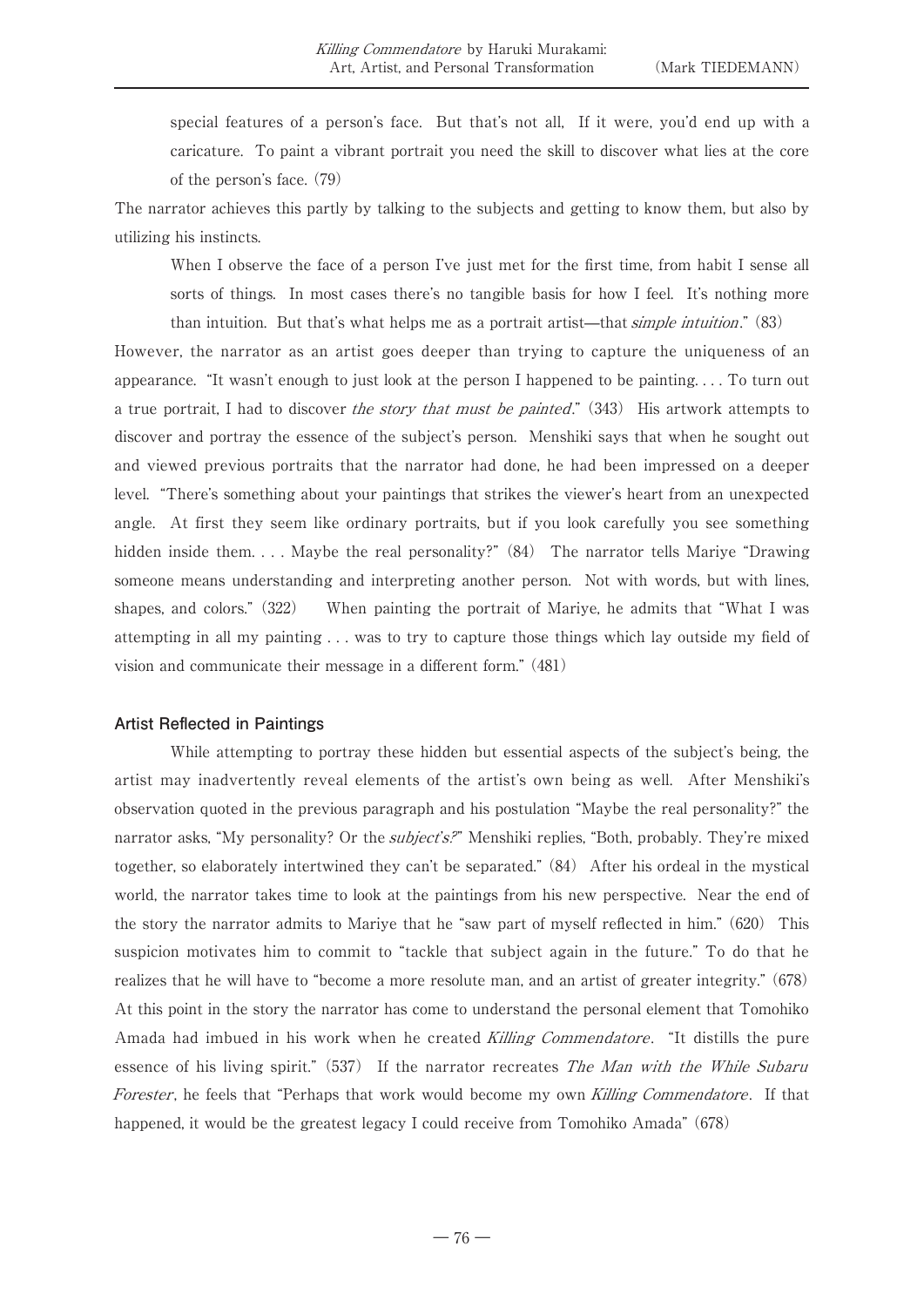#### **Paintings Can Communicate Something from the Artist**

If something of the artist may be contained in the painting, then it is only a small step to wonder if we may be able to glimpse some part of the motivation for fashioning the artistic piece the way the artist did and even to begin to glean something that the artist might be trying to communicate through the painting. The narrator first realizes this when he hears details of Tomohiko's experiences in Vienna before the war. "So the Commendatore in the painting Killing Commendatore might represent that Nazi official. The painting might be a hypothetical depiction of the assassination that never actually happened in Vienna in 1938." He painted it for himself "for his own sake . . . to preserve that awful, bloody memory from his youth." (282) After further contemplation of the painting, the narrator feels that the painting Killing Commendatore, and by extension Tomohiko Amada, contained a code that the artist wanted the narrator to break. (306) With the help of the Commendatore the narrator is finally able to understand that Tomohiko created Killing Commendatore as "An allegorical paining that expressed all he could not say." "He took that which he had been unable to accomplish in reality,' the Commendatore said, 'and gave it another form. What we might call "camouflaged expression." Not of what had in fact happened, but of what should have happened." (537) In the end the narrator worries that he himself may have done something similar with his creation of the painting *The Man with the White Subaru Forester* because "it could be that I saw part of myself reflected in him." (620) Thus he decides to finish the painting at a later time because he "was determined to reveal who he was. I had to drag him out into full view." (597)

### **Paintings Can Speak to People**

It seems that having deeper levels allows the paintings to begin to take on lives of their own—they seem to move or speak. They may even themselves be trying to communicate with or affect people. The receptionist at the school feels that the chalk sketch of Mariye on the backboard "looks like she's about to start moving." (300) The narrator sees Tomohiko Amada's painting Killing Commendatore as "moving around under its own willpower in three-dimensional form." (240) When viewing his portrait of Menshiki in Menshiki's house the narrator is struck that "It looked like almost a completely different work from when it was in my studio, as if it had acquired, since coming here, its rightful life force . . . and seemed to have severed any contact with me, its creator." (263) His painting of *The Man with the White Subaru Forester*, though far from finished, "a rough prototype of the man's face done with the three colors I'd mixed," begins to communicate: "Don't touch anything, the man was saying—or maybe commanding—from the canvas... Trying hard to get me to understand something. But I still had no idea what that was. This man is alive, I felt. Actually alive and moving." (295) His initial pencil sketch of the pit in the forest "looks somehow alive. Even more alive than the real thing." (381) Later, as he begins to add paint to the sketch he "felt as if someone (or something) might come crawling out of that hole any minute." (442) The painting came to its completion seemingly of its own volition. "Paintings are strange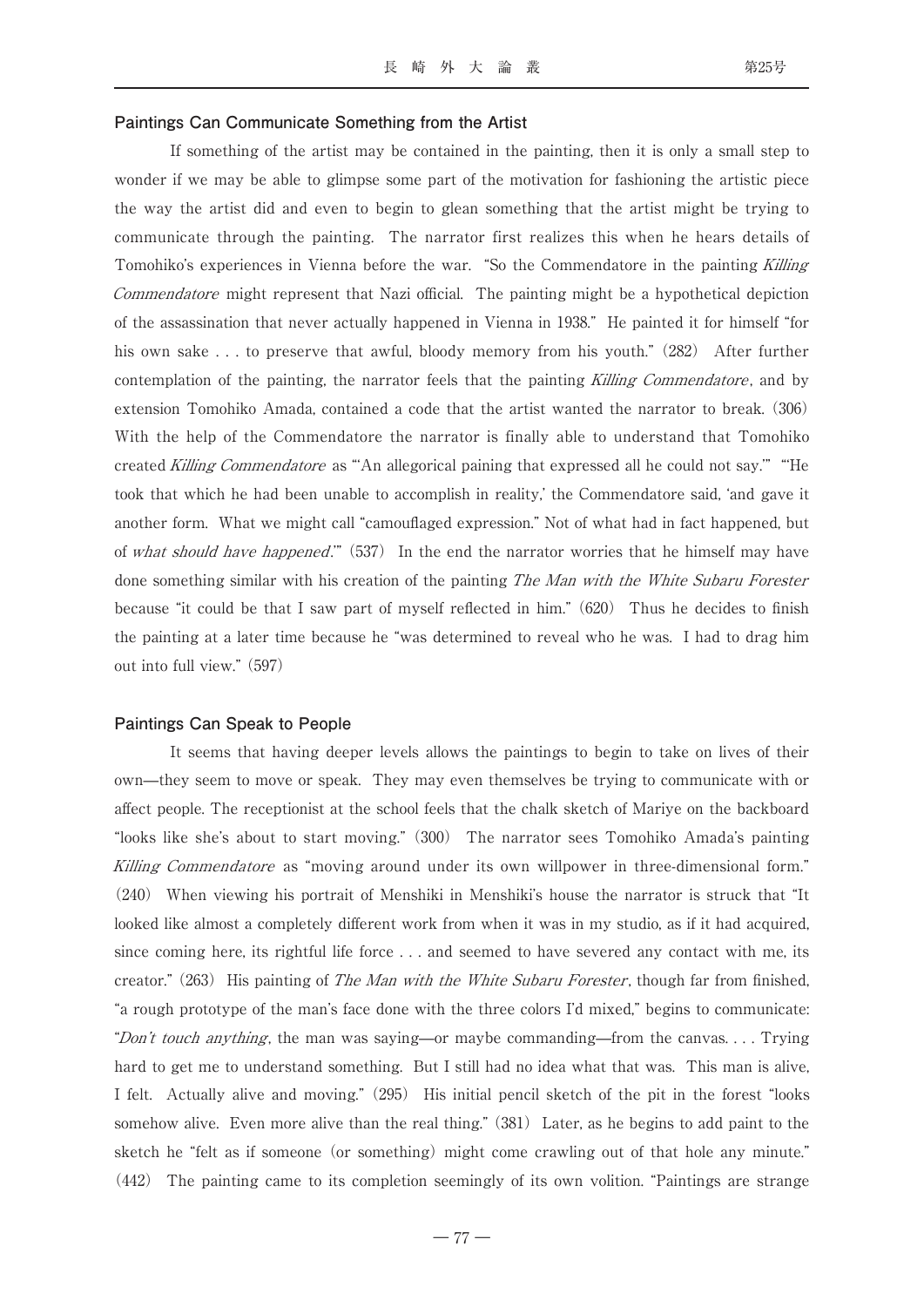things: as they near the end they acquire their own will, their own viewpoint, even their own speech. They tell the artist when they are done.... He or she can hear the painting say, *Hands off*, I'm done. The artist has only to heed that voice."  $(475)$  Even after being finished, the painting of the pit continues to communicate. "As I sat there staring at the finished work, a feeling came over me, that might be called a premonition of impending movement. . . . Something was about to take place within that landscape. The painting was telling me that." (476)

The narrator feels that the Killing Commendatore painting "wanted me to break its 'code'," (306) and Mariye exclaims that "It's calling out to me. Like a caged bird crying to be set free." (349) Sometimes it is unclear if it is the painting or something else that is attempting to communicate. Concerning The Pit, the narrator feels that "Something had demanded that I paint this painting. . . . Or maybe the pit was the agent, pushing me to draw its portrait, leaving me to guess its motive."(475-6) Murakami even suggests that the paintings can affect each other. As Masahiko examines A Portrait of Mariye Akikawa and The Pit, he comments, "When you place them side by side like this, you feel a strange kind of movement between them. Their styles are totally different, but you get a sense they're somehow linked." (447)

#### **Magical Realism**

We have come to expect elements of magical realism in Murakami's stories and he does not disappoint in Killing Commendatore. Some of the lifelike aspects of the paintings border on magical realism, such as speaking in concrete speech to the narrator and, of course, having the paintings being able to communicate with each other. Other examples of magical realism are the bell ringing seemingly by itself in the night, the visit to the studio by Tomohiko Amada at night, the appearance of the penguin charm in the pit, the disappearance and reappearance of both the bell and the knife, and the appearance of the characters of Long Face and Bella Donna from out of the painting Killing Commendatore before and during the ordeal. The central occurrence of mystical realism is, of course, the appearance of the two-foot Commendatore. There is a hint that the Commendatore's apparent form adds to the ideas of artistic interpretation in that what people see when looking at him is subjective, as is one's interpretation of a piece of art. As to what Tomohiko sees when looking at the Commendatore, "What he sees and what my friends see are completely different. . . . My form changes depending on the person and the situation. . . . I am the mirror that reflects what is in a person's heart." (538-9)

## **Interplay between Reality and Unreality**

Another common theme in Murakami's stories is the interplay between reality and unreality and often how there is uncertainty in distinguishing between the two. After the narrator posits to Menshiki that "the visible is not the only reality," he responds "That sometimes in life we can't grasp the boundary between reality and unreality. That boundary always seems to be shifting. . . . We need to pay close attention to that movement, otherwise we won't know which side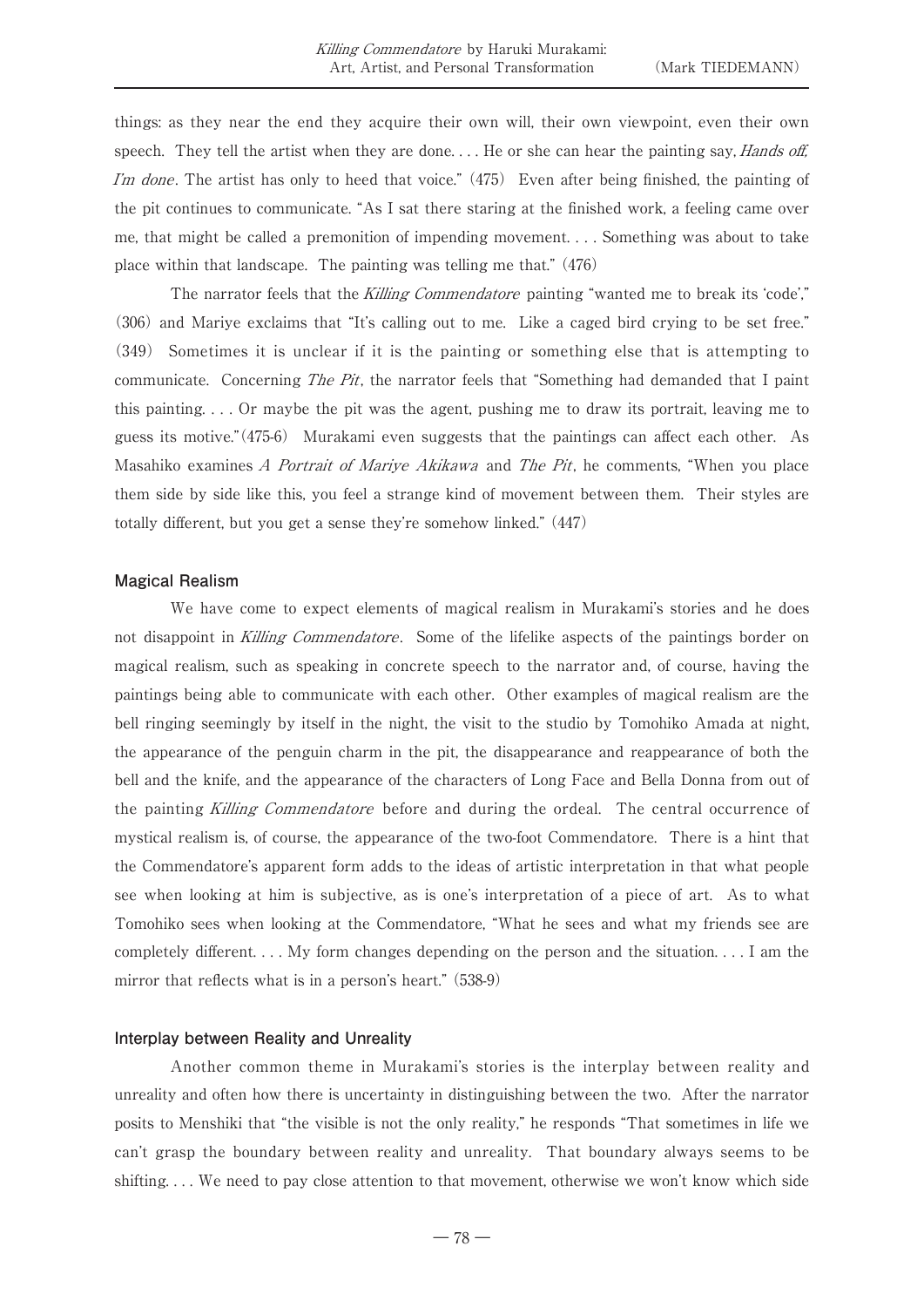we're on." (205-6) At another point the narrator muses on his astonishment of meeting the Commendatore character outside the painting in that

the fictional figure that Tomohiko had painted . . . had taken on a real form and appeared in reality (or something like it) . . . this phenomenon began to seem less and less impossible. That's how vivid and alive Tomohiko Amada's rendering was. The longer I looked at the painting, the less clear was the threshold between reality and unreality, flat and solid, substance and image. (240)

While riding home after his evening at Menshiki's house, the narrator feels that "everything that happened that night seemed like part of a dream. It was getting harder to distinguish what was normal from what was not, what was real and what was not." The Commendatore's response is apocryphal. "What you see is real. . . . What you need to do is open your eyes wide and look at it. You can judge it later on." (284)

 After the narrator comes through his ordeal in the other world, the discrepancy between the real and unreal permeate his perceptions. Without being able to tell Masahiko about his experience, he comments, "it seems to me that reality itself has a screw loose somewhere," and to himself he muses, "it felt like everything around me was becoming unscrewed—that reality was losing its grip." (462) Two of his experiences were so farfetched yet seem to him so real that they further blur the line between what can be believed and what cannot. The first was the dream he had in northern Japan in May in which he visited Yuzu in their apartment in Tokyo and raped her. "It had been no dream, of that I felt sure." The other was the visit to the studio by what seemed to be the ghost of Tomohiko Amada. "I was as sure of that [the rape of Yuzu] as I was that Tomohiko Amada has visited the studio several days before." (463)

#### **His Transformation**

The story is a journey on several levels. It begins with an actual journey through northern Japan and is framed by the narrator's journey away from his wife and back to her again. However, throughout this period on the mountain in the narrator's life there is a running story that he is experiencing another change, an internal change. The talk of a transformation begins with discussions about Tomohiko Amada's transformation from painting Western-style paintings before and during his stay in Vienna to painting in a traditional Japanese style after coming back to Japan. In addition to Tomohiko's more overt change in his painting style and technique, the narrator traces a more profound artistic development. Of his Western-style paintings, "there were things about them that were, simply astounding.  $\ldots$  Still, there was *something missing*." (52) Referring to Tomohiko, Menshiki comments "there's a point in everybody's life where they need a major transformation. And when that time comes you have to grab it by the tail. Grab it hard, and never let it go. There are some people who are able to, and others who can't. Tomohiko Amada was one who could." (107)

The author's transformation parallels the senior artist's one and begins while he is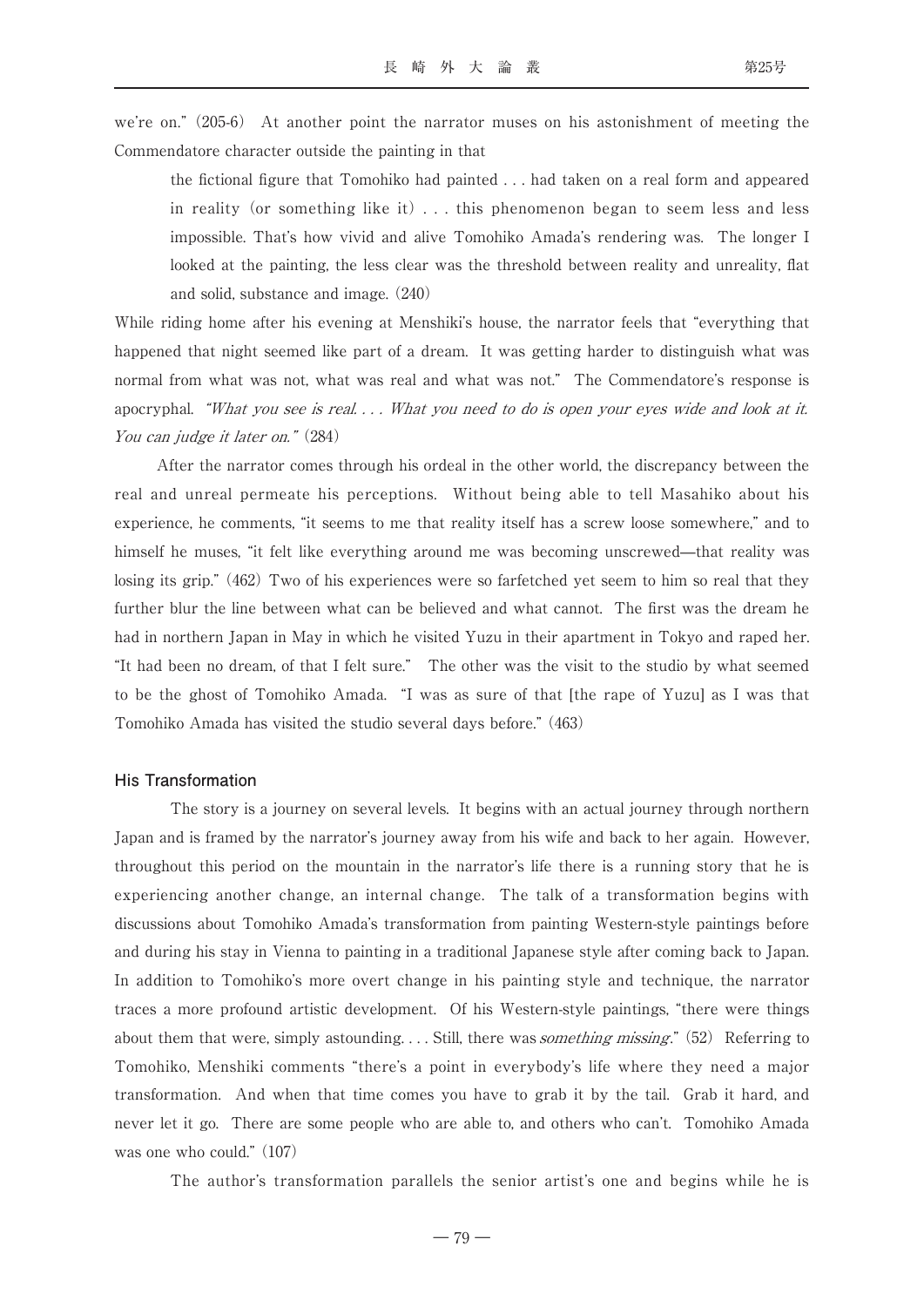contemplating his portrait of Menshiki and beginning the rough sketch. "I had a premonition that this painting was going to be very different from any portrait I'd ever done before." (130) Unlike his painting method in the past where he would meet and sketch the subject then paint the portrait from memory, he realized that Menshiki was right, he would need the subject to be present. In addition, he feels that he is "not able anymore to paint the sort of conventional portraits I've done up till now," and that he will "need a different method and procedure, but those are still out of reach. I'm fumbling in the dark." Menshiki recognizes the import and is flattered. "Which means you really are changing. And I'm the catalyst for that change? . . . I'd be happy if, in some way, I'm able to help you change." (135-6)

It is at this point that the narrator and Menshiki unearth the pit in the forest and from this point, too, that the transition, especially in painting methods, accelerates. On the day after unearthing the pit he begins to add colors to the portrait which makes it "stray far afield from the format of a typical portrait." He also realizes his own centrality in the creative process. "What I wanted now was to paint what I wanted to paint, the way I wanted to paint it." His spontaneity grows: "I was simply following ideas that sprang up naturally inside me, with no plan or goal." (178) "Not thinking was the priority. I tried to turn off my mind, decisively adding this color to the composition." (179) "I could clearly sense something within me changing. As if the structure of my body had unraveled, then was being recombined in a different way . . . a sort of internal transformation." (180)

Almost as if by itself the painting is finished and Menshiki is impressed. "What did you do to discover this painting? . . . You found this image buried within you and drew it out. You unearthed it, in a way." The opening of the pit and the new style of painting, the narrator could "see the affinity between these two similar operations that took place." (202-3) Menshiki takes this idea further.

It's like an earthquake deep under the sea. In an unseen world, a place where light doesn't reach, in the realm of the unconscious. In other words, a major transformation is taking place. It reaches the surface, where it sets off a series of reactions and eventually takes form where we can see it with our own eyes. . . . The best ideas are thoughts that appear, unbidden, from out of the dark. (203)

The narrator confides in Masahiko as he shows him the painting of *The Man with the White* Subaru Forester that his style has changed and that he now wants to paint for himself. (227) The narrator's agent confirms his new style when commenting on the portrait of Menshiki: "it looks like an amazing work. Something that goes beyond the boundaries of portrait painting, yet remains a convincing portrait." (285) Later the narrator confesses to Menshiki that he feels "as if my life is just beginning." (428)

 As we have seen, the narrator at first contributes his transformation to Menshiki and his portrait. Later when talking to Masahiko he wonders if it might not be more attributable to Tomohiko Amada. He tells him that "living on top of a mountain may be affecting me" and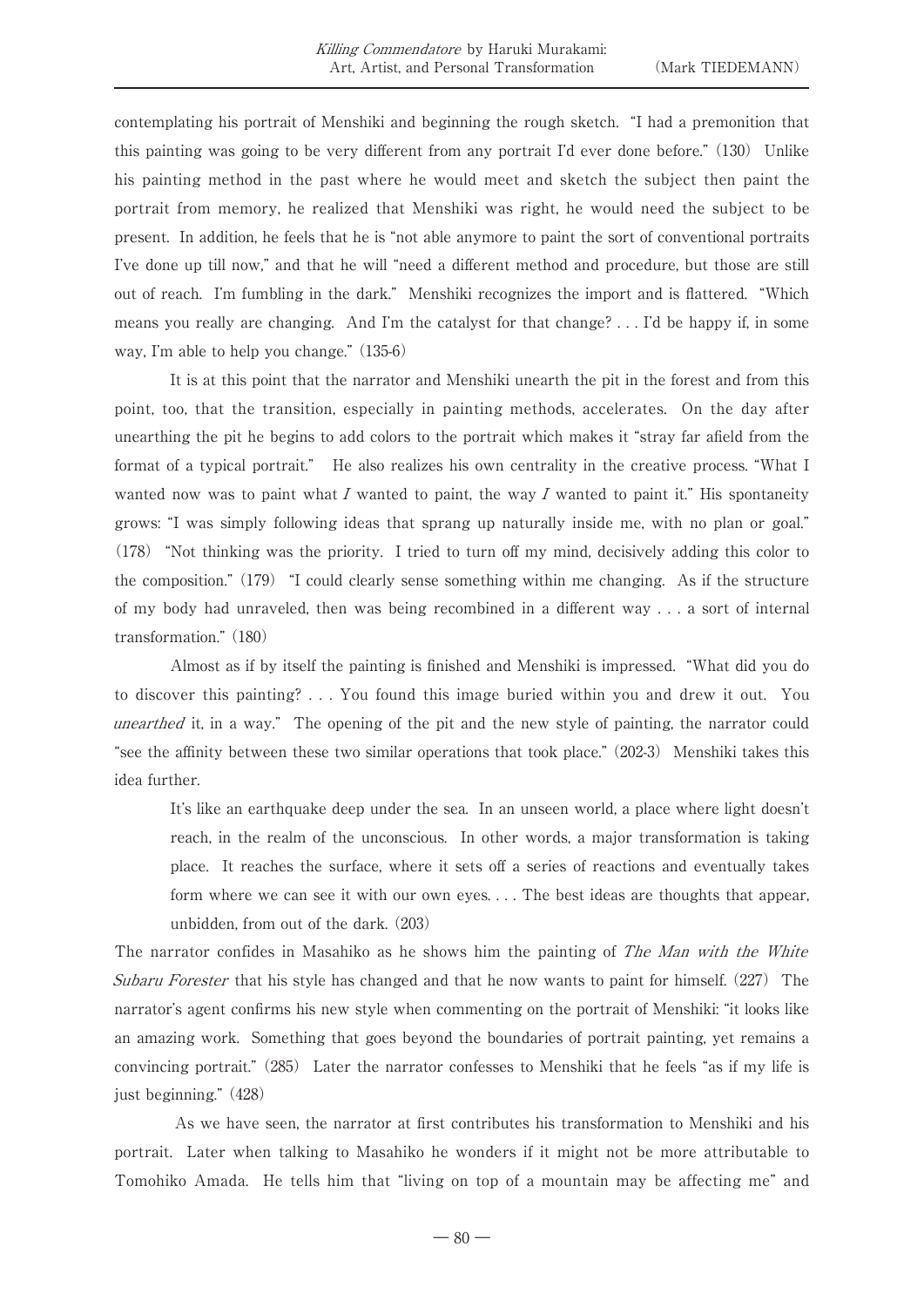"There's something about being in that room that makes me want to paint." (392) Masahiko speculates that his father's "psychic energy" or "flow of being" might be in that house and that "he invested that room with some special *power*."  $(393)$  Near the end the narrator wonders if his whole experience has not been brought about by Tomohiko. "Was that painting something I had 'inherited' from Tomohiko Amada? Had he led me to that attic room to discover it? Was he using it to demand something of me?" (514)

#### **Boundaries and Portals**

 Playing with the boundaries between reality and unreality and with portals that lead to other worlds is a common motif in Murakami's stories. Because the painting of Menshiki had lead the narrator to effecting a different style of portrait painting, he wonders whether there was coincidence at work or whether Menshiki had "exerted a special power" "that proved to be the entranceway to that." (208)

Certainly in this story the pit is one such portal, but the painting Killing Commendatore is unique in that it uses graphic art as a boundary or a portal. As Ken Lawrence points out, "the overall theme here is both the power of art and its ability to act as a bridge between realms. . . . Many cultures throughout the world created art not just because it looked pretty, but because they saw it as a way to bridge the gap between our ordinary reality and other realms. They sometimes even called on divinities to come 'inhabit' these works of art." (Lawrence) In this story the painting Killing Commendatore seems to be acting as a means by which Tomohiko is communicating with the narrator and to a lesser extent Mariye. Killing Commendatore is also a means through which the figure of the Commendatore emerges. Long Face also appears in Tomohiko's room in the nursing home, seemingly from out of the painting, as does the hole which serves as a portal for the narrator to enter the underworld where his ordeal takes place. The hole also serves as the channel through which the narrator eventually makes his way back to the pit in the forest behind his house in Odawara. In addition, Killing Commendatore is recreating an event from Tomohiko's past that had laid buried for decades. Murakami himself admitted that "It's a story about excavating and resurrecting the past. However deep you dig a hole to try to hide something, there's always a time when that something comes out. We live shouldering history and however hard we try to hide it, it will come out in the open. History, I believe, is a collective memory that we must bear." (Role)

The Man with the White Subaru Forester speaks to the narrator and to Mariye as well but it is unclear who or what is at the other end of the communication. If it is actually the dark side of the narrator's character, as he begins to suspect, then the painting is acting as a kind of circular portal or a mirror as an indication of his unflattering reflection.

 Lastly, Murakami proposes that willpower may play a role in transcendence. "People can accomplish anything, I thought, if they want it badly enough. There are channels through which reality can become unreal. Or unreality can enter the realm of the real. If we desire it that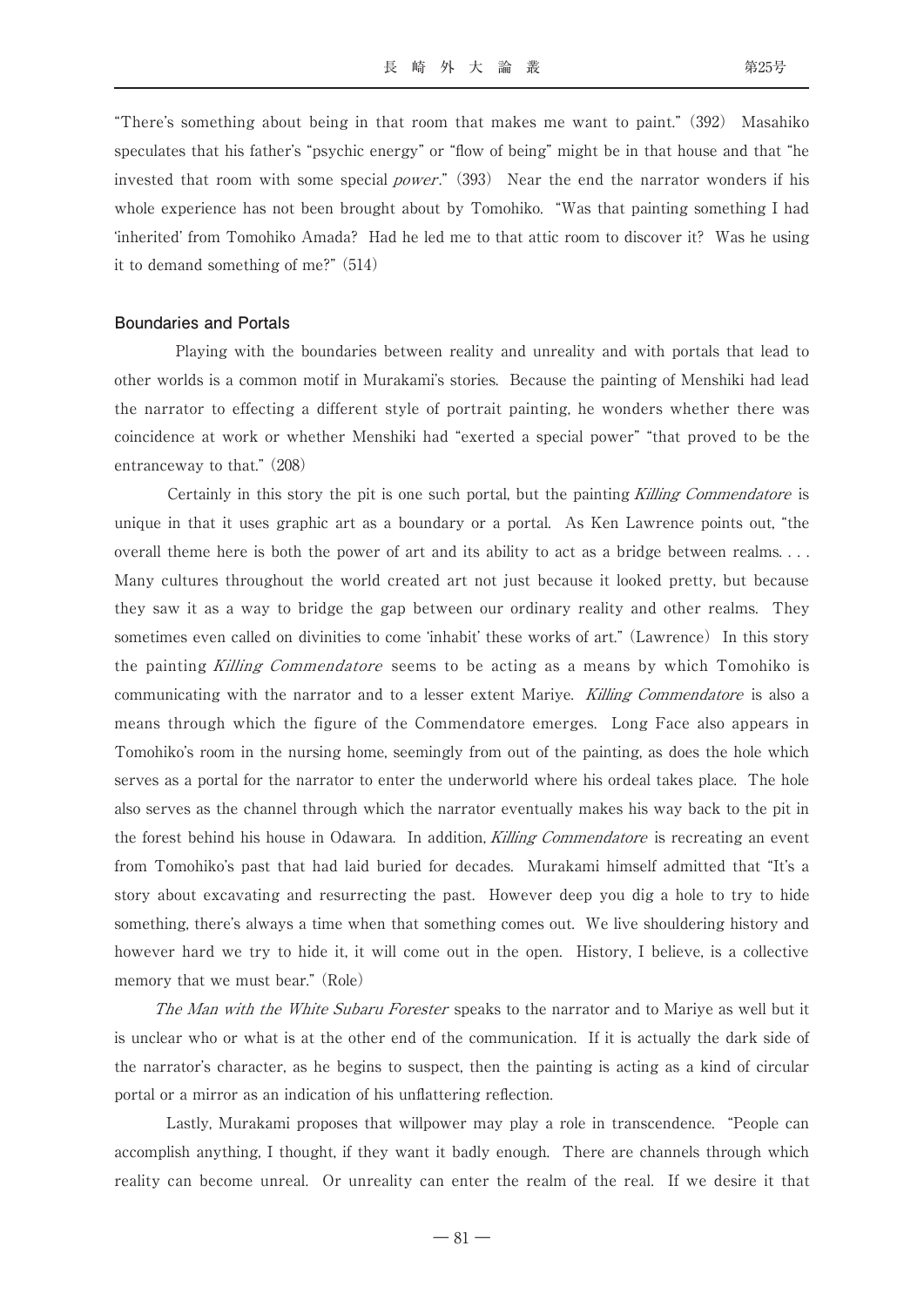strongly. Deep in our heart." (463)

In the end both Killing Commendatore and The Man with the White Subaru Forester are lost in the fire that consumed the house. The narrator does not regret the loss, he says. However, if The Man with the White Subaru Forester really was a reflection of his dark side, it would not have been destroyed with the destruction of the physical painting. He ends by saying that he may create The Man with the White Subaru Forester again.

I know I would tackle that subject again in the future. By then, though, I would have become a more resolute man, and an artist of greater integrity. When it came time to create my own art again, I should be able to paint The Man with the White Subaru Forester from a whole new angle. If that happened, it would be the greatest legacy I could receive from Tomohiko Amada. (678)

The story has a circular ending. In the end the narrator goes back to painting his old type of portraits, and goes back to his wife and their marriage that, he finds out, had not actually been legally dissolved. He is content to live with this daughter Muro even though, like Menshiki, he is not interested in proving whether she is his biological daughter or not, even though he had admonished Menshiki for not wanting to know the truth. "If I were in your position, I'd want to know the truth." (280) Now, when the narrator finds himself in a similar situation, he does not want to find out for sure what his relationship to the girl is. For him, the truth has shifted in essence. "The truth may be revealed. But what meaning would that 'truth' carry? Muro is my child in the legal sense, and I love her deeply. . . . I couldn't care less who her biological father is or isn't. The question is inconsequential. It can change nothing." (680) He has realized that what is important is being able to place all that happened to him and all that is now around him in the category of "the real," or as he says, to be "endowed with the capacity to believe."  $(681)$  "The ending marks a shift from loss to renewal." Murakami said.

Overall, the book is about artistic and personal re-birth (hinted at when reincarnation is mentioned a couple of times). Hence the double metaphors. The protagonist is reborn as an artist over a period of nine months, and at the same time his relationship with his wife is reborn. And, as a physical manifestation of this, a daughter is born. (Bergstrom)

It is a surprisingly concrete ending for a Murakami novel.

"My novels are open-ended, or have mostly ended with the stories still wide open," Murakami explained. "This time, I realized that I'd begun to need a 'sense of closure.' For me, the fact that the protagonist decides at the end to live with the child is to suggest a new kind of conclusion." ('Killing Commendatore' a shift)

 One image will stand out to readers of Haruki Murakami that illustrates this change in atmosphere in the ending of this novel: the appearance of rain. "Contemplating them [the characters in Killing Commendatore] affords me perfect tranquility, as though I were watching raindrops fall on the surface of a broad reservoir. That soundless rain will fall forever in my heart." Here the rain representing fulfillment is in stark contrast to the rain representing frustration and